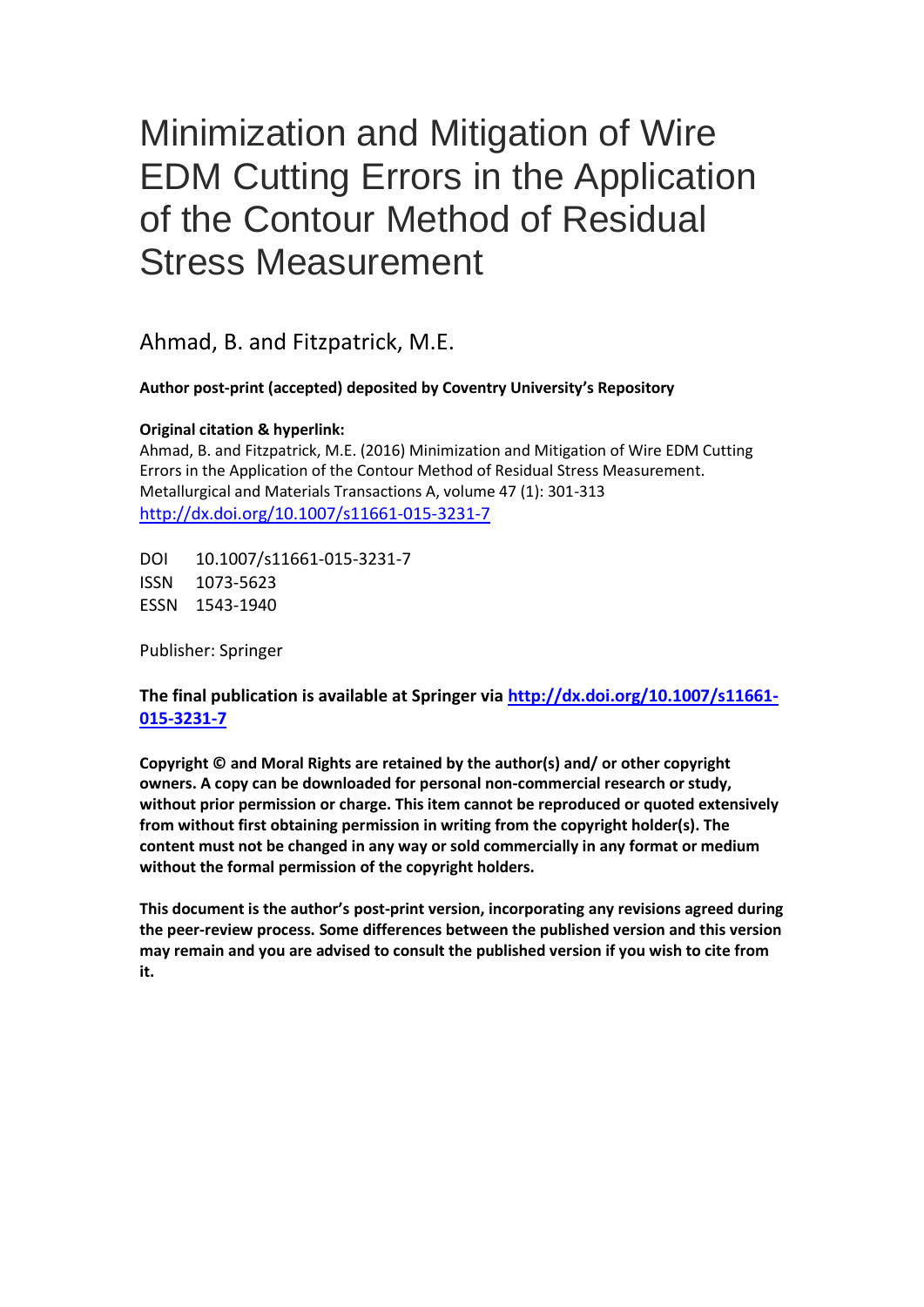# **Minimization and Mitigation of Wire EDM Cutting Errors in the Application of the Contour Method of Residual Stress Measurement**

Bilal Ahmad<sup>1, a</sup>, Michael E. Fitzpatrick<sup>2, b\*</sup>

<sup>1</sup>Materials Engineering, The Open University, Walton Hall, Milton Keynes, MK7 6AA, UK <sup>2</sup>Faculty of Engineering and Computing, Coventry University, Priory Street, Coventry CV1 5FB, UK  $a$ [bilal.ahmad@open.ac.uk,](mailto:abilal.ahmad@open.ac.uk) Tel:  $+44$  1908 655019

b<sub>[michael.fitzpatrick@coventry.ac.uk,](mailto:bmichael.fitzpatrick@coventry.ac.uk) Tel: +44 2477 685673</sub>

#### **Abstract**

The contour method of residual stress measurement relies on the careful application of wire electro-discharge machining (WEDM) for the cutting stage. Changes in material removal rates during the cut lead to errors in the final calculated values of residual stress. In this study WEDM cutting parameters have been explored to identify the optimum conditions for contour method residual stress measurements. The influence of machine parameters on the surface roughness and cutting artefact of the contour cut are discussed. It has been identified that the critical parameter in improving the surface finish is the spark pulse duration. A typical cutting artefact and its impact on measured stress values has been identified and demonstrated for a contour cut in a welded marine steel. A procedure is presented to correct contour displacement data from the influence of WEDM cutting artefacts, and is demonstrated on the correction of a measured weld residual stress. The corrected contour method improved the residual stress magnitude up to 150 MPa. The corrected contour method results were validated by X-ray diffraction, incremental centre hole drilling and neutron diffraction.

**Keywords:** Wire electro-discharge machining, surface roughness, cutting artefacts, contour method, residual stress

#### **1. Introduction**

The contour method of residual stress measurement is a relatively new method that, whilst destructive, has significant advantages over many other techniques [1-7]. A stressed component is cut into two parts using wire electro-discharge machining (WEDM). This causes relaxation of residual stress on the cut surfaces. The resulting surface profiles are then measured to determine the displacements caused by the relaxed stresses. The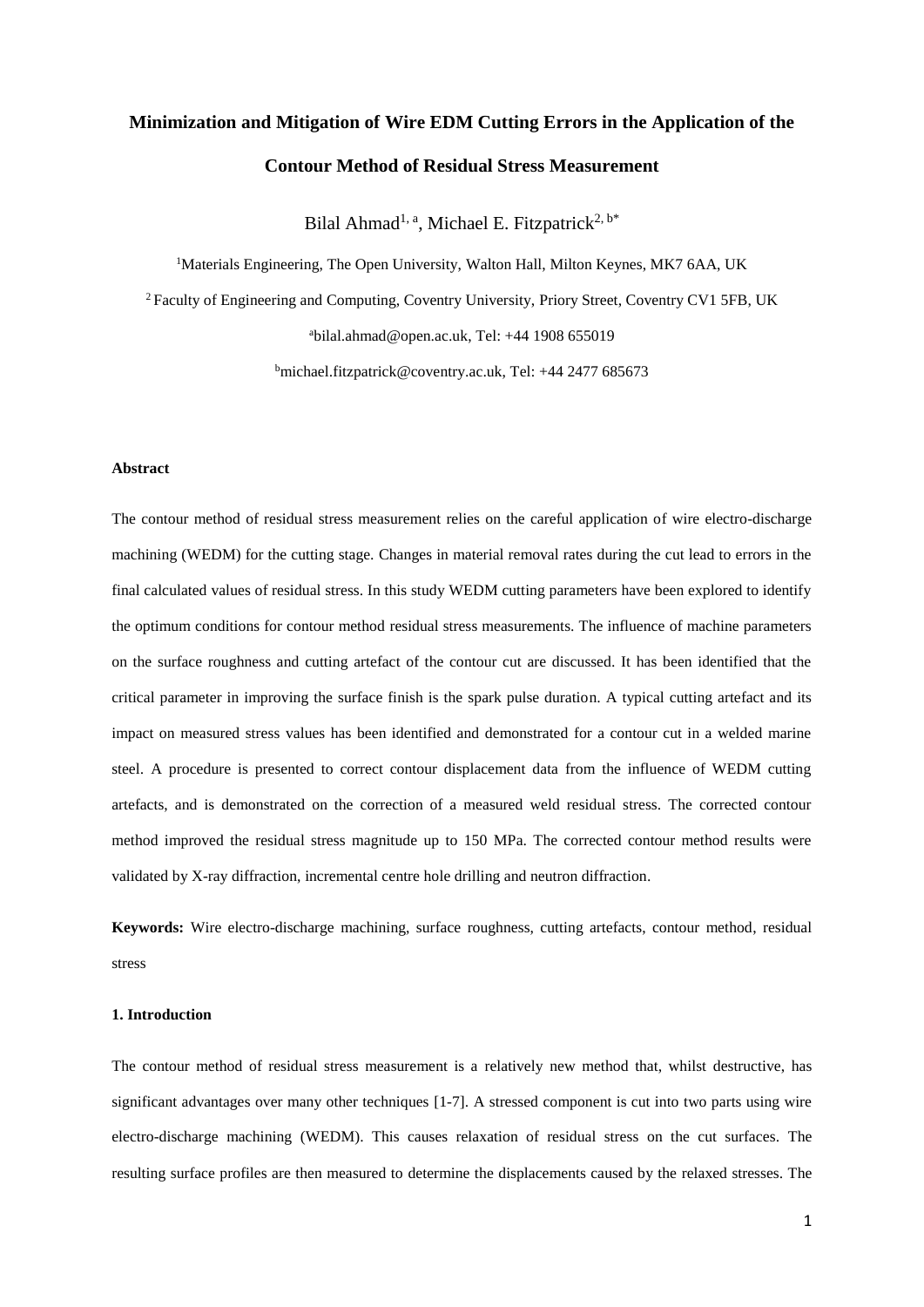measured displacements are applied as displacement boundary conditions to a model surface using the finite element method, and allowing the model to relax elastically provides a calculation of the pre-existing residual stress field.

Wire EDM is currently the best method available for application of the contour method. In wire EDM an electrically charged wire, typically copper or brass, travels between wire guides on the top and bottom sides of the workpiece and material removal takes place by a spark erosion process. The component to be cut is placed in a temperature-controlled chamber filled with de-ionized water. The amount of material removed during WEDM is equivalent to the wire diameter and the overcut [7]. Tension is applied to the wire between the guides to keep it straight. Injection nozzles are used for flushing of cut workpiece material. The WEDM cutting process is depicted in Fig. 1.

There are a number of potential types and location of wire EDM cutting errors and artefacts [8-9]: wire entry and exit artefacts; artefacts at the start of cut; wire breakage; and bowing and waviness of the cut surface. Errors can be symmetric and anti-symmetric with respect to the two cut surfaces. Cutting artefacts have significant impact on the quality of contour residual stress results. They can potentially be reduced by bonding sacrificial layers composed of a similar material at the affected locations, such as the EDM wire entry and exit points, and the start and the end of the cut [10]. The use of sacrificial layers to avoid errors and artefacts is further explored in this present study.

Reducing the conductivity of the de-ionized water used in the EDM chamber gives a slight improvement to the roughness of the cut surfaces [11]. However, reducing the conductivity of the water means that the machine filtration system may need additional maintenance which adds to the overall measurement cost. Reducing the pulse duration as well as the current have been shown to give improved surface roughness [12], but only for machining by multiple cuts: no literature is available on the potential improvement obtained during a single cut as required for the contour method.

Noise in the displacement data at the edges of a sample may develop during WEDM machining or subsequent co-ordinate measuring machine (CMM) measurement, and it was initially suggested that stress values near edges should not be considered when applying the contour method [7]. Removal of more material near sample edges than in the centre during cutting was also observed. Vibration and deflection of the wire, as well as spark intensity variations, are the main sources of dimensional inaccuracy of machined parts. Bending of the wire near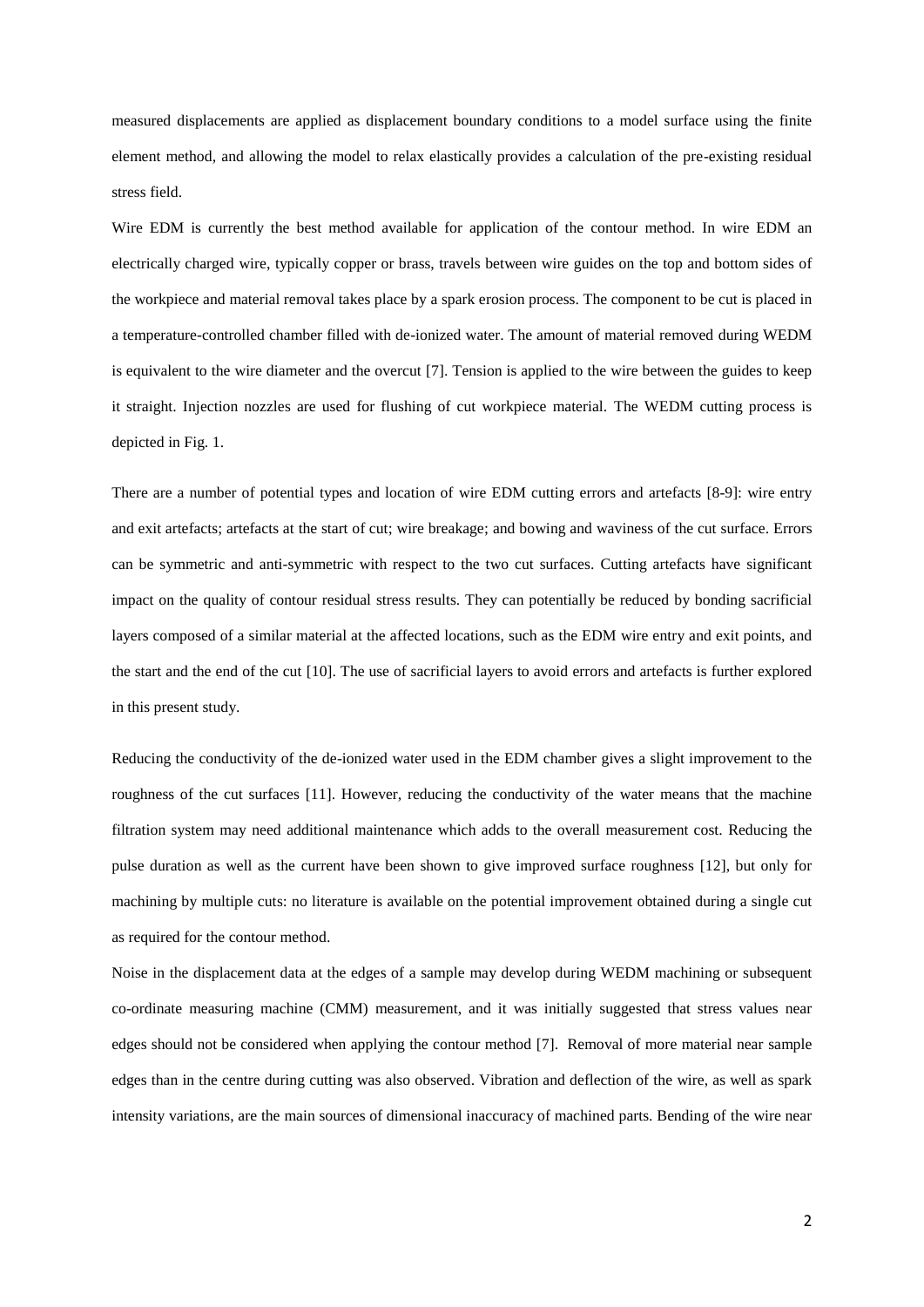the workpiece edges is often considered to be a cause of scatter in measured data, and as a remedy it is suggested to increase the wire tension [12].

In this study the cutting artefacts were determined and quantified for a marine steel, and the WEDM settings investigated for minimization of these effects. A procedure is presented to remove the effects of such cutting artefacts on the final calculated residual stresses. We believe this is the first systematic study to incorporate the correction of WEDM cutting artefacts into contour method measurement results.

#### **2. Experimental procedure**

The experimental procedure is grouped into five sub-sections that cover: selection of WEDM machine; the use of sacrificial layers; selection of cutting parameters; reduction of surface roughness; and incorporation of correction for WEDM cutting artefacts into contour method measurements. Before undertaking cutting tests, the following WEDM settings were adjusted:

- Wire tension to near the maximum allowable value.
- Low conductivity of deionized water used in WEDM chamber.
- Moderate flushing pressure from both injection nozzles.
- Symmetric clamping.

The conductivity of the deionized water used in the WEDM chamber was in the range of 9-10  $\mu$ S/m. It was verified that the material did not have an initial residual stress. Material blocks were extracted from the DH36 ship steel and stress relieved at 873 K (600°C) in a furnace for one hour. X-ray diffraction (XRD) on-surface measurements were performed to examine the state of residual stress after heat treatment. The stress values were found to be less than 10 MPa.

Tests with sacrificial layers were carried out to examine the reduction of wire cutting artefacts. Two types of sacrificial layers were used. One was made of the parent material, with silver-epoxy metallic adhesive containing about 70% silver used to attach the sacrificial layers to the samples. The adhesive used must give a strong bond and be electrically conductive. Sacrificial layers of 6 and 10 mm thickness were used at the wire entry and exit, and start and end of cut locations.

A low melting point (LMP) bismuth-based alloy was also used as a sacrificial layer in some cutting tests. METTLER thermoanalysis laboratory equipment and its associated software was used to measure the latent heat and melting point of the alloy. The melting point of the alloy was 349 K (76°C). The use of LMP alloy as a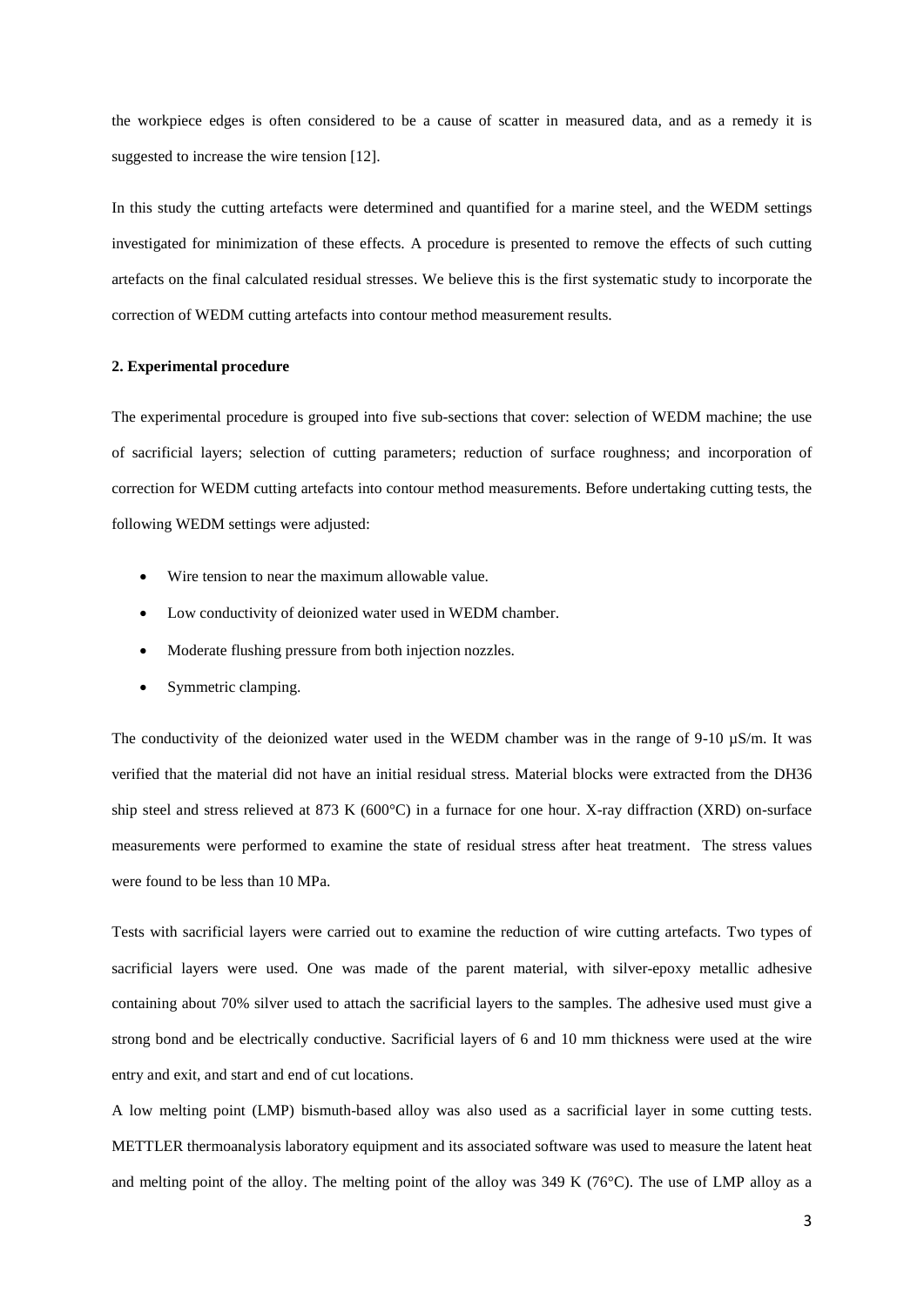sacrificial layer can help to fill gaps that it would be difficult to fill using adhesive alone because of the consequent variation in properties along the cut; and it is particularly useful on rough and uneven surfaces where it is difficult to prepare a matching sacrificial shape from steel.

#### **3. Results**

#### **3.1 Identification of cutting artefacts**

The initial cutting tests looked at the selection of WEDM machine from the two available, as well as an initial study of the wire diameter and the cutting parameters. Sacrificial layers were not used for this series of tests. The EDM machine and wire diameter for contour measurement of residual stress were selected by cutting tests on stress free DH36 steel. The size of the sample extracted was  $15 \times 10 \times 25$  mm<sup>3</sup>. The chemical composition of DH36 steel as per the International Association of Classification Societies (IACS) is given in Table 1.

Owing to the large number of parameters available in wire electric discharge machining, and some variations in the cutting process as well as in terminology and units between different machine manufacturers, it was not possible to adjust the parameters on the different machines available to be equivalent. Therefore machine default settings for a single cut were selected and the best basis of comparison was accomplished by fixing the cutting speed. It is important to note that once the cutting speed is fixed, then the machine automatically adjusts other cutting parameters such that it achieves the required speed.

The summary of cutting conditions used in the first series of tests is listed in Table 2. Cutting conditions 1a and 2a looked at the selection of wire EDM machine by keeping similar cutting speed, wire diameter and wire tension. Condition 3a examined the effect of using a smaller wire diameter and increasing the flushing nozzle injection pressure. Table 2 also provides the measured surface roughness, expressed as *R*a, on the cut surfaces.

Wire EDM machines generally set high injection pressures when using small wire diameters. High pressure at small gap widths is expected to be more effective to remove debris from the cutting area.

The surface profiles obtained from the three WEDM cutting conditions along the cutting path are shown in Fig. 2. From Figure 2(a) and Table 2 it can be seen that a significantly rougher surface was obtained with machine 1, and also that there was a notable artefact at the start of the cut. When the spark locations in the EDM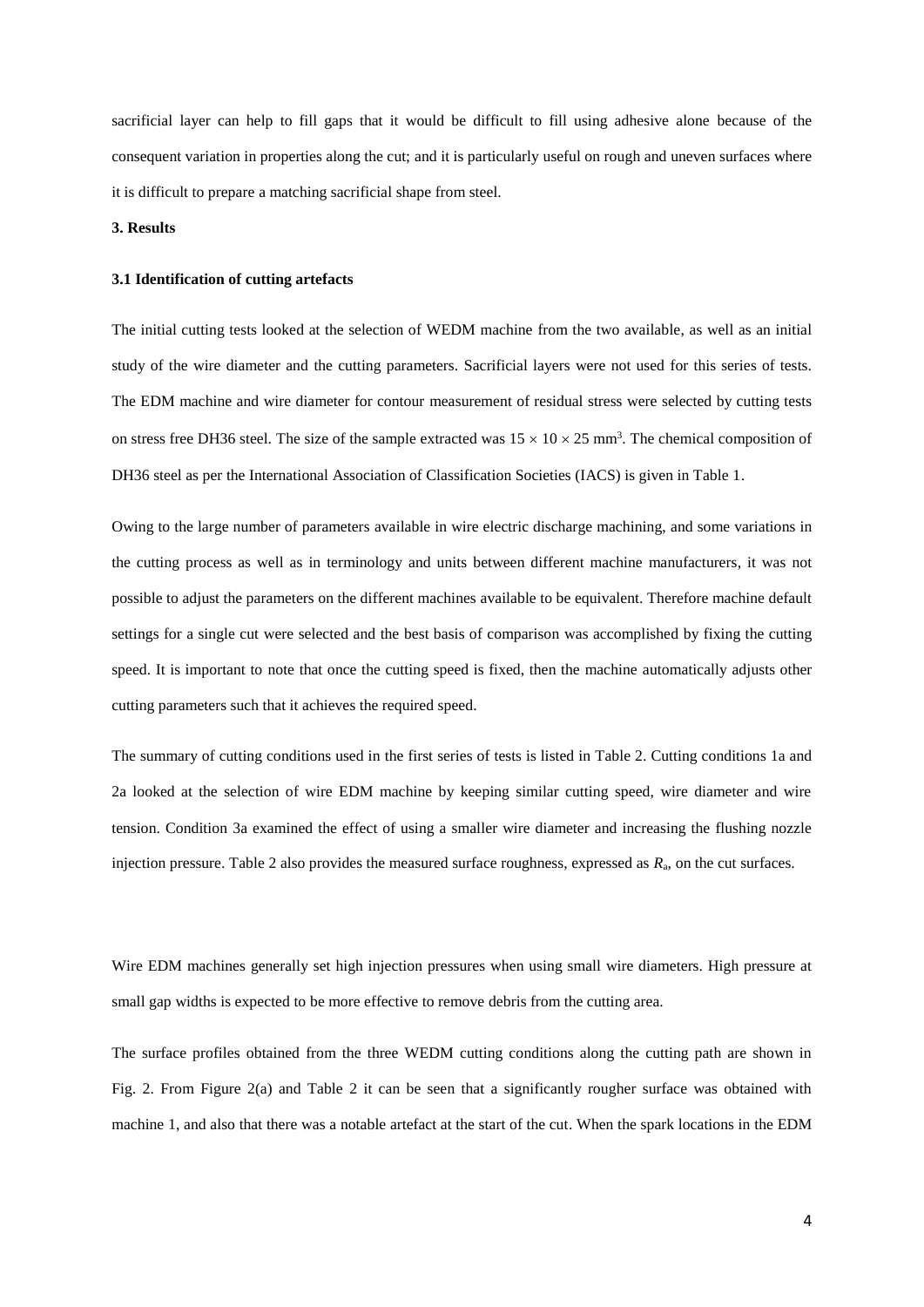process are uniformly distributed, a flat and smooth surface finish results [13]. If there is variation in the EDM wire gap width owing to debris, the spark locations become localised and this results in an irregular surface.

Machine 2 gave a much improved surface profile. As a result of the improvement introduced by cutting condition 2a, it was selected as the starting point for further optimization of the machine parameters. The best surface roughness obtained in these trials was with the smaller wire diameter and high flushing pressure, although in this case those conditions did still show a small artefact at the start of the cut (figure 2c).

Machine 2 was therefore used for the further trials. The results indicate that, where more than one WEDM machine is available, it is likely that different results will be obtained for similar conditions.

#### **3.2 Optimization of cutting conditions**

The second series of cutting tests looked at additional cutting parameters, and the effect of using sacrificial layers adhered to the sample. To examine the influence of single parameter on cut quality it is preferable to change one parameter at a time. The conditions used are shown in Table 3. During the phase of adjusting/setting machine parameters, it was found that the cutting speed achieved with default parameters for this particular material and cross-section is 2.2 mm/min. For condition 1b the cutting speed was restricted to 0.5 mm/min to examine the effect of low cutting speed on surface quality. No sacrificial layers were used for this cutting condition. Conditions 2b, 3b & 4b looked at the improvement introduced by using steel sacrificial layers. Conditions 5b and 6b examined the improvement with sacrificial layers made of low melting point alloy material which were used at the wire entry and exit sides only, whereas for the start and end of cut locations no sacrificial layers were used. A dam was built on the sample to allow pouring of the LMP alloy in liquid form. For conditions 2b, 4b and 6b lower pulse durations were used to examine the effect on the quality of surface produced.

From the roughness measurements on samples 2b, 3b and 4b, it is seen that there is improvement in surface finish with a decrease in pulse duration time: for condition 3b an average *R*a value of 1.8 µm was obtained, which decreased further for condition 4b to 1.6  $\mu$ m. It is important to mention that for the pulse duration value there is a limit below which a cut could not be made. The roughness value associated with the machine default setting is about 2.6 µm. Longer exposure of the EDM spark to the sample surface may impart more deterioration in the form of a rougher surface, hence the benefit of using the reduced pulse duration.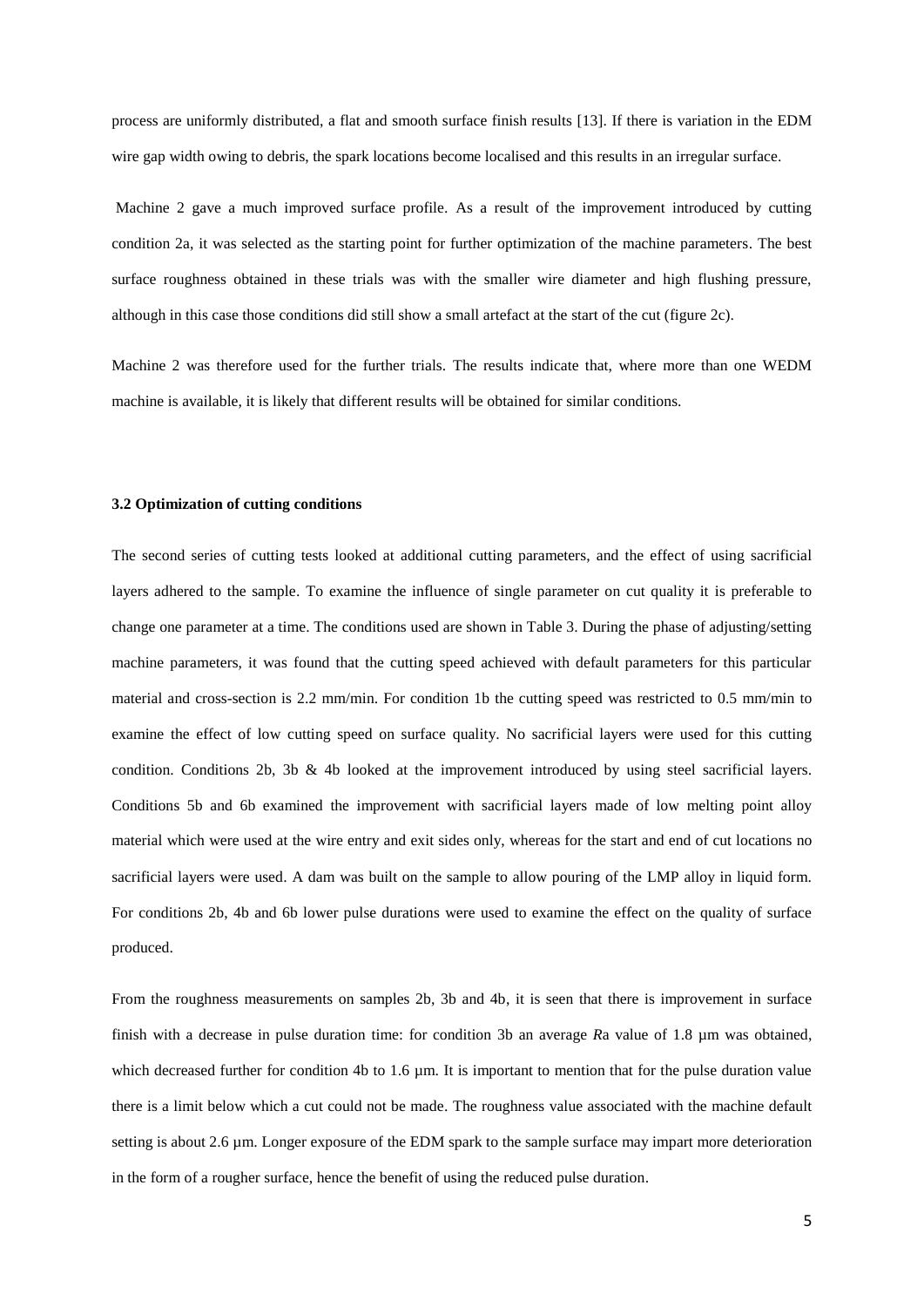The surface profiles presented here are averaged data from the mating surfaces. The surface profiles were measured using a co-ordinate measuring machine (CMM) with a 3-mm-diameter touch probe with spacing between measurements points of 0.5 mm. The closest measurements to the sample edge were taken at 0.5 mm.

Condition 1b demonstrates the potential effects of a non-optimal cut on the final stress calculations. Condition 1b did not have the best surface roughness of the conditions tested (that was condition 4b). Condition 1b showed no artefact at the start or end of the cut, however a wire entry artefact is seen over the first  $\sim$ 1 mm from the wire entry position. Also, and most importantly, there is a curved surface profile along the wire travel path as shown in Fig. 3. Such a surface profile would result in an apparent residual stress in the material despite it being stressfree: in this case the residual stress would appear to be tensile near the surfaces and compressive in the centre.

A three-dimensional, rectangular FE model of the cut surface pertaining to cutting condition 1b was created and the averaged displacement data as shown in Fig. 3 were smoothed using a cubic spline with 7 mm  $\times$  7 mm knot spacing before applying them as displacement boundary conditions to the model surface. A linear elastic FE analysis was performed to extract the stresses associated with this displacement data. The FE analysis was performed with Abaqus software using 8-node brick elements (C3D8R). Two boundary nodes were constrained to avoid rigid body motion of the model. The distance between element nodes in both X & Y directions is 1 mm. As can be seen from Fig. 4, the surface profile generates the spurious result that tensile stresses are present near the surface on both wire entry and exit sides. This fictitious stress associated with this cutting condition will cause local offsets in the actual residual stress profile when applying the contour method. Such detrimental effects are further magnified with an increase in magnitude of the displacement variation on the cut surface.

Where X represents the EDM wire travel direction and Y is the cutting direction.

Condition 2b used machine default settings along with steel sacrificial layers. An irregular surface profile as well as an artefact at the end of cut is associated with this condition. Large scatter in the data is seen along the cutting direction, with a curved profile as depicted in Fig. 5.

Condition 4b used significantly reduced WEDM pulse duration and resulted in the best surface profile among all the tests in respect of low scatter, flatness of cut and no significant artefact at the start or end of cut. This condition employed a steel sacrificial layer and also gave best surface along the wire travel path among all tests in respect of no wire entry or exit artefacts. The averaged surface profiles pertaining to this cutting condition along the cut path and sample thickness are given in Fig. 6.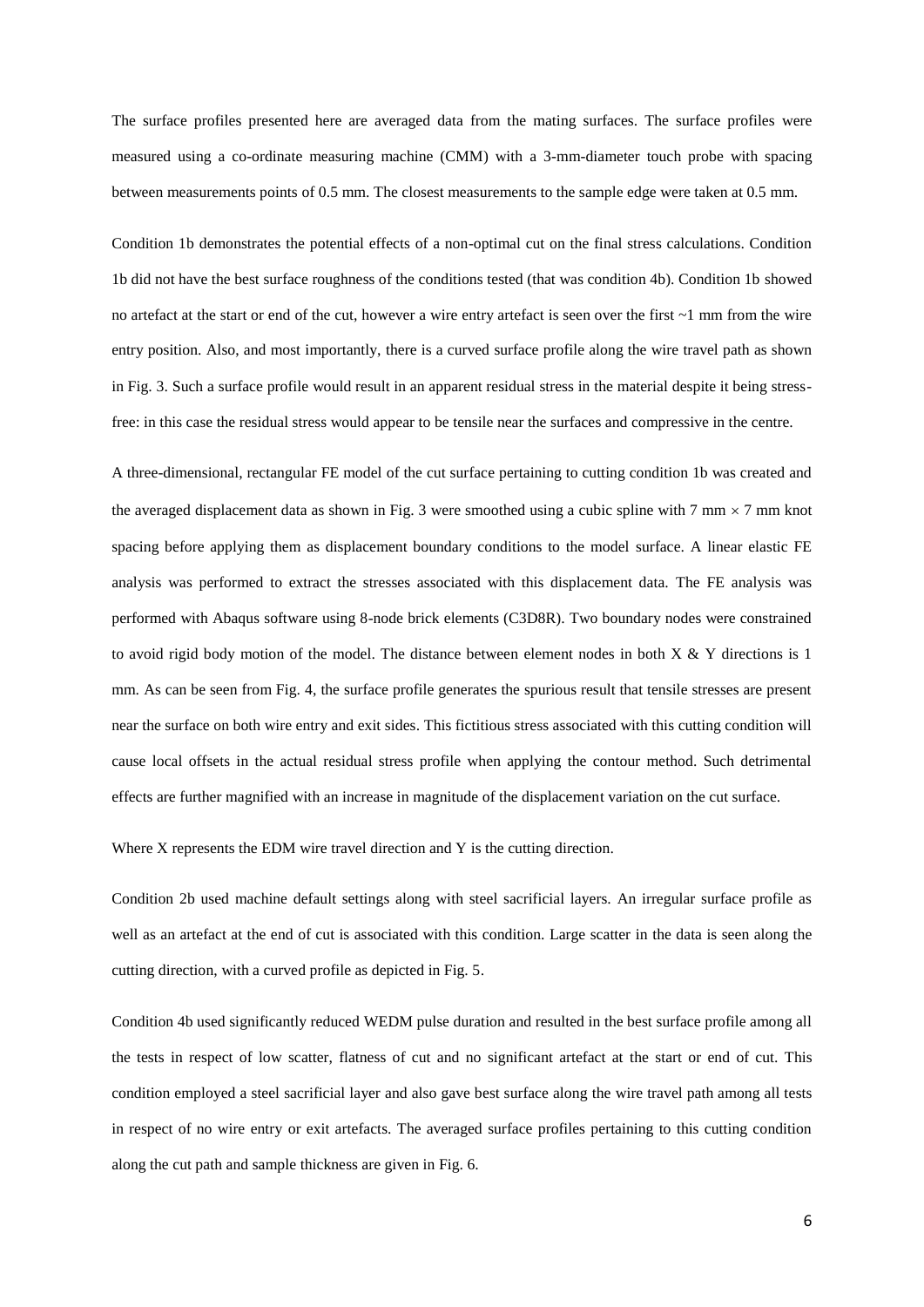Conditions 5b and 6b used low melting point alloy as a sacrificial layer at wire entry and exit locations only. No sacrificial layer was used at the start of the cut and an artefact at that location was seen. Condition 6b gave a better surface profile in respect of low scatter, however through the sample thickness there is a slight curved profile mainly caused by scatter in the data at the wire entry and exit sides as shown in Fig. 7.

It is concluded that condition 4b gave the best surface in respect of no significant artefacts during the cutting. The cut surface was sufficiently flat and the data scatter range was lowest as compared to other conditions. This condition also gave the best surface finish. The low duration of the EDM spark helps to prevent degradation of the surface that can result in increased roughness. The results of this study suggest that a contour cut should be performed at the smallest workable pulse duration, which needs to be determined for each material and crosssection. One way to achieve this is to use machine default settings and then reduce the pulse durations setting to a minimum workable value.

A slot was made in stress-free DH36 steel with wire EDM using cutting condition 1b and examined using an optical microscope for the variation of size of the slot along the cutting path. The cut was made with a wire diameter of 0.25 mm. The slot size was seen to be greater at the start of the cut by around 6-10 µm compared to the middle of the cut location. More material removal took place at the start of the cut and it stabilized after about 1 mm cut into the material. A higher slot size at the start of cut recommends the use of sacrificial layers at this location to stabilize the cut. However this is a local approach that works at the perimeter of the slot only. A complete picture of cut surface can be provided by the displacement data obtained from the co-ordinate measuring machine (CMM).

#### **3.3 Effect of reduced pulse duration**

From the second series of cutting tests the importance of reduced pulse duration setting on the quality of the surface was seen for DH36 steel in respect of the roughness level achieved (full results are given in section 3.2). To explore the application of this particular setting adjustment to other materials, further cutting tests were defined as indicated in Table 4. Three materials were tested: another class of ship steel, DH275; 316L steel; and Al7475-T7351 aluminium. These three materials were tested in comparison with the WEDM single cut default setting.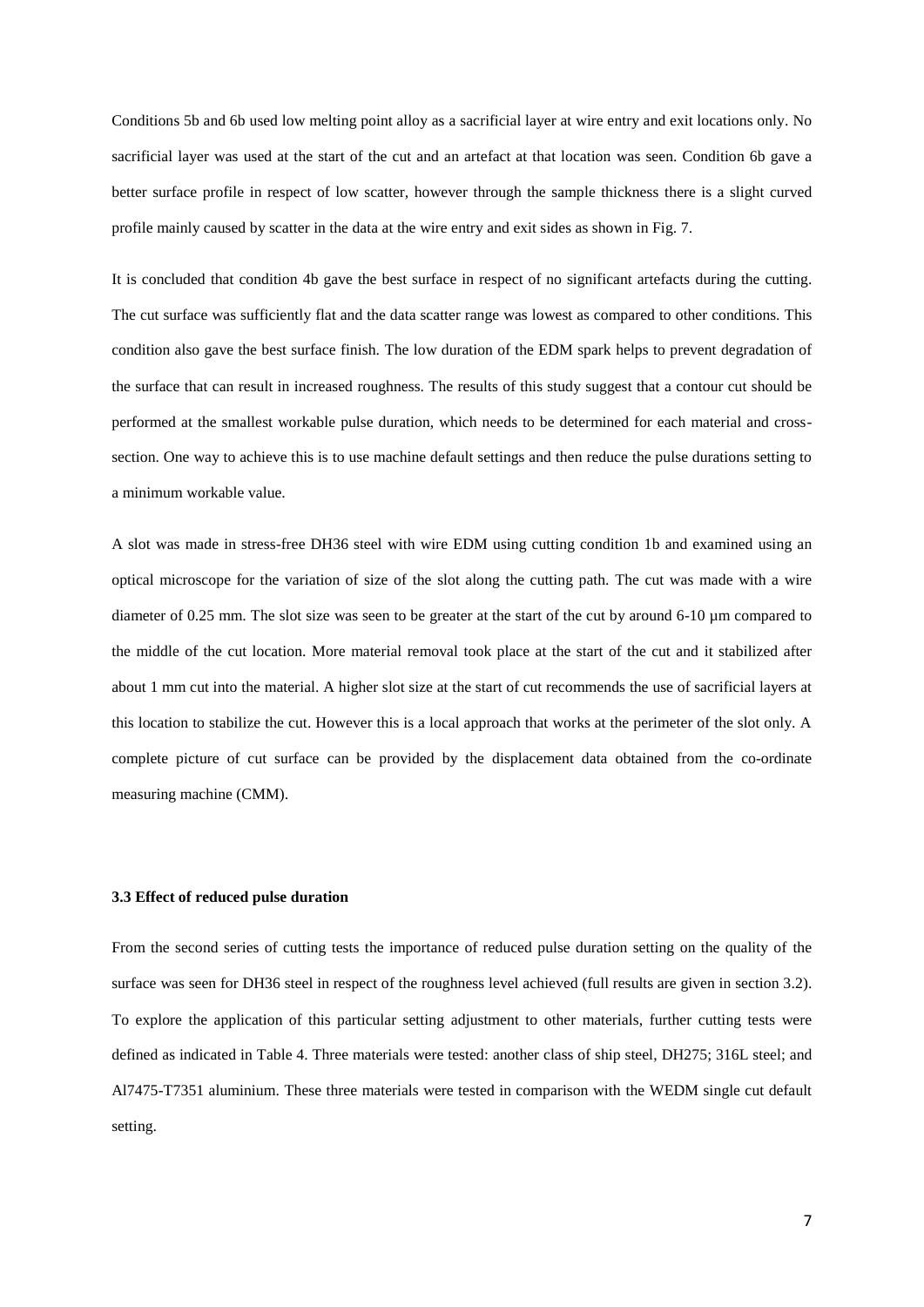The results clearly show that a reduced pulse duration gives an improvement in surface finish for all the materials investigated. Figure 8 shows the surface displacement line profile pertaining to cutting conditions 1c and 2c. The displacement profile was measured using Taylor Hobson Surtronic 3+ roughness tester using its 5µm diameter diamond tip. The acquired data was afterwards flattened to place zero origin in the middle of whole data set. Flattening removes the planar component from the data by shearing the points and places the axis in the middle of the dataset [16].

Condition 2c shows improvement in surface profile compared to condition 1c. During measurements of the surface contour using a co-ordinate measurement machine (CMM) the surface displacement peaks shown in Figure 8 play an important role as the CMM probe may measure that position after being deflected from that position. Thus errors in CMM measured displacement data occurs owing to high roughness levels and therefore good surface finish reduces error in the measured displacement data for the contour method.

The surface displacement profiles of 316L and Al-7475 show a similar trend, with improved surface profile with reduced pulse duration settings. This can be taken as a general conclusion from this study.

#### **3.4 Effect and mitigation of macroscopic curvature**

The fourth series of tests moved on from studying the surface roughness alone, to ensuring that the cut obtained is macroscopically flat. Even with low surface roughness, a flat cut still remains the basic requirement for the contour method and as good practice it should be verified before undertaking the contour cut. Tests were conducted with sacrificial layers attached at the EDM wire entry and exit points, and at the start and end of the cut. Table 5 shows the various cutting conditions tested.

The surface profiles from these cutting conditions all showed a convex shape profile through the thickness of the sample. The level of scatter was lowest in the case of condition 2d, as a consequence of the reduced pulse duration. The profile around the wire that leads to this result is shown in Figure 9. As shown in section 3.1, such a convex profile introduces errors in the final stress values. The averaged isometric surface profile from condition 2d is plotted in Figure 10, and shows the convex shape profile through the thickness of the sample.

Cutting condition 3d used a slow cutting speed to reduce the impact of possible wire vibration, however the results showed no improvement. The wire tension and injection nozzle pressure were set to the upper limit of the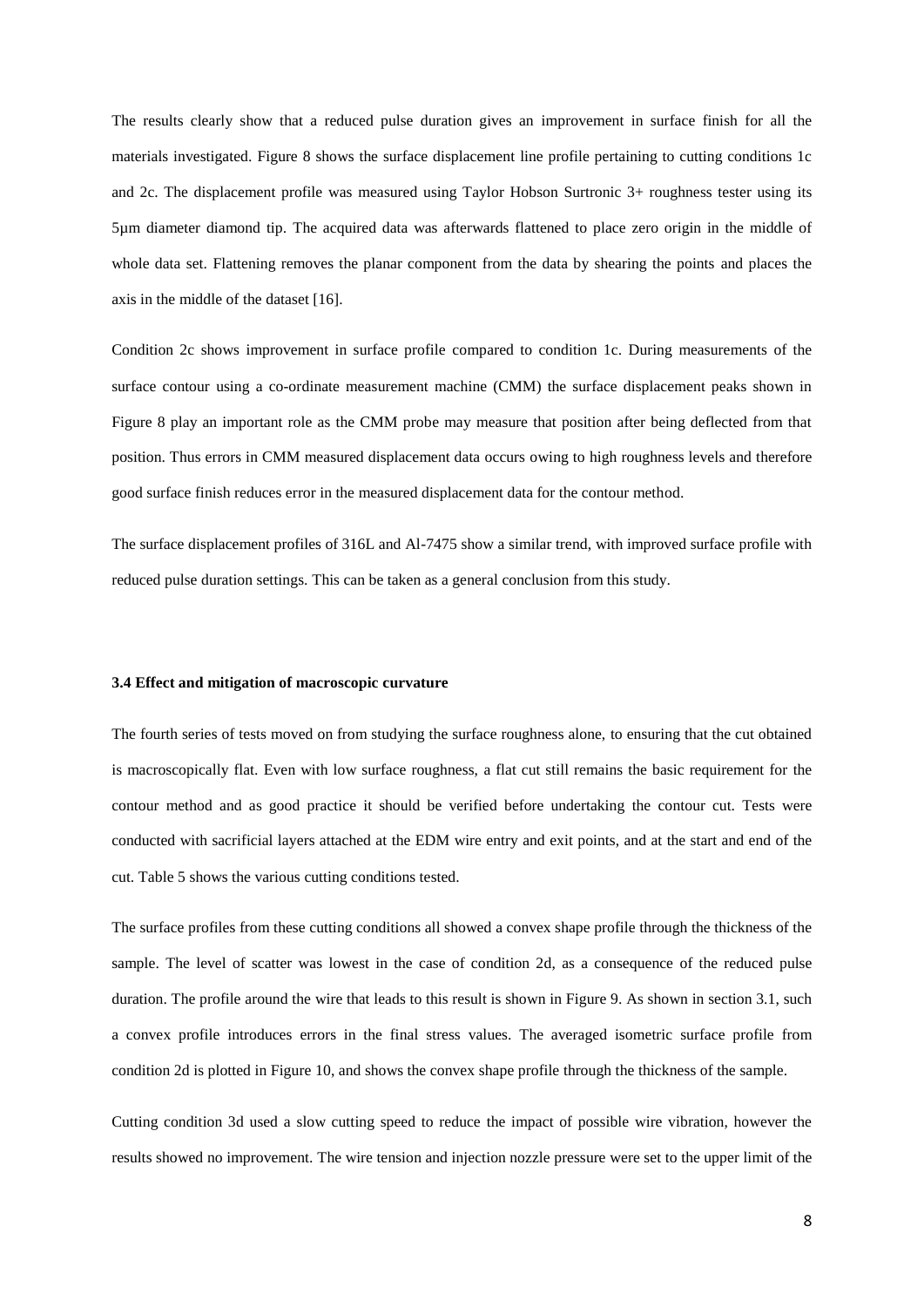machine for condition 2d. Slowing the wire travel speed further and increasing its tension above the recommended level gave no additional improvement. From these cutting tests, condition 2d was selected as it gave the best surface profile. Fig. 11 shows the surface displacement profile obtained from conditions 1d, 2d and 3d, and it can be seen that condition 2d has the lowest range of scatter.

Symmetric WEDM cutting errors are critical as they do not average out during data analysis stage [14]. These errors can be removed by subtracting the surface profile obtained from a stress-free form of the material from the actual measured profile. An easy way to obtain the stress-free profile is by cutting a small slice from the contour cut part.

Fig.11 shows the surface displacement profile of cutting conditions 1d, 2d and 3d. From section 3.3 the cutting condition 2d gave the best surface profile and therefore was used for further analysis.

The specific cut shape profile shown in Figure 9 needs therefore to be accounted for by displacement data correction for contour method measurements. For this purpose an approximation of the averaged and flattened displacement data of condition 2d was made by a cubic polynomial function and the fit was extended to the edges of the sample (Figure 12). The extracted data from the polynomial fit was then subtracted from the actual contour displacement data, which was also averaged and flattened before correction.

The procedure for the data correction to deal with the wire EDM cutting artefacts is as follows:

- **1)** Prior to making the actual contour cut, make a WEDM reference cut with the following requirements:
	- a) A small, stress-free form of the same material. Smaller samples will retain less residual stress and if there is retained stress the corresponding surface displacements will be small.
	- b) Similar thickness as for the actual contour cut.
	- c) Sacrificial layers made of similar material.
	- d) Optimized cutting conditions with regard to surface roughness.
- 2) Measure the surface contour from the stress-free coupon.
	- a) Average and flatten the displacement data of the reference cut surfaces.
	- b) Approximate the averaged and flattened data of the reference cut with a polynomial function. It is important that the fitting routine should follow the trend in the data.
- 3) The optimized cutting conditions should be applied for the actual contour cut(s). Any clamping arrangement should be as similar as possible between the two cases, as should be any sacrificial layers used.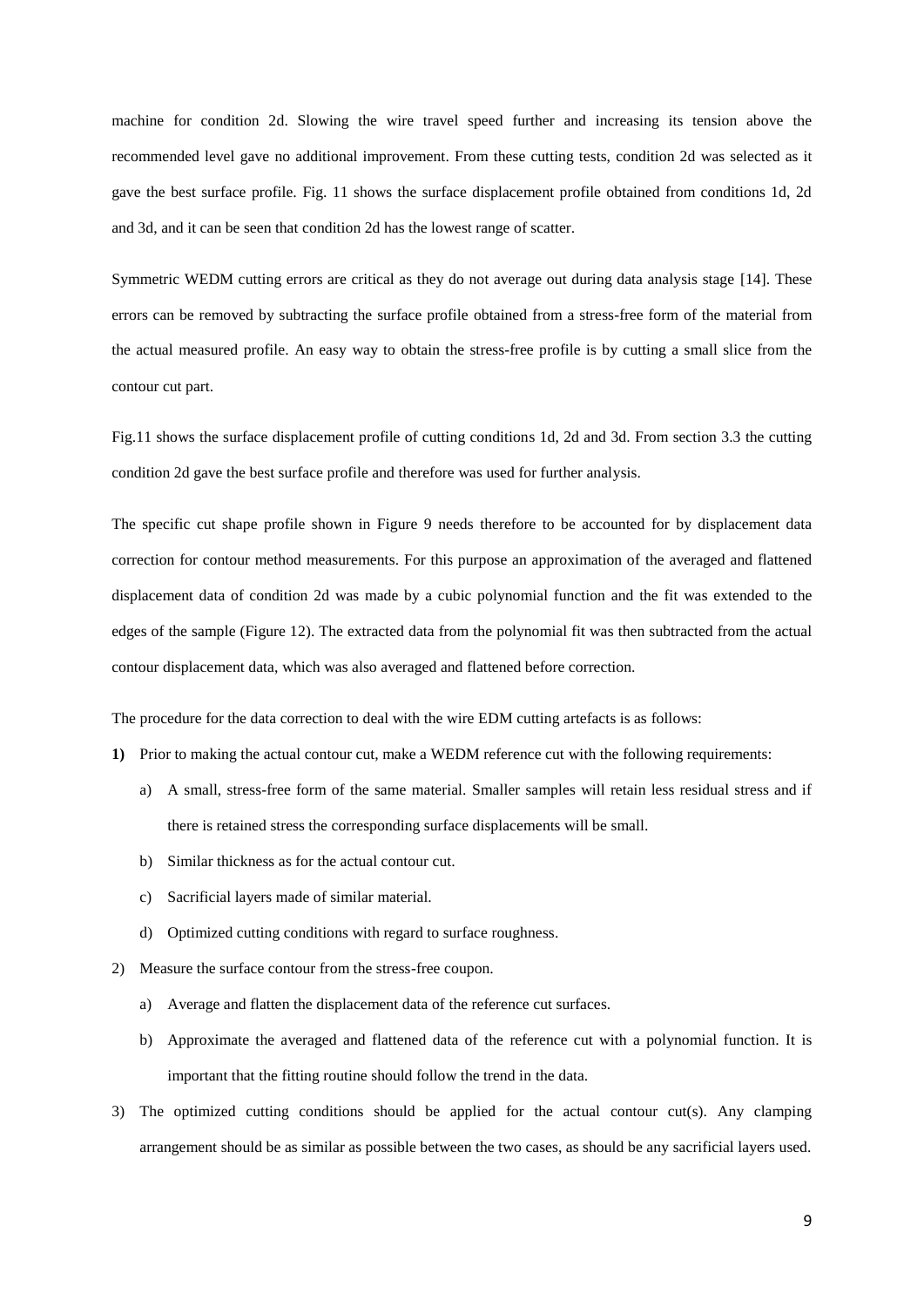- 4) For CMM measurements, the distance between measurement points as well as from edges of the sample should be identical for both reference and actual cut. The fitted polynomial data from the reference cut should be extracted such that it matches the CMM measurement density of the actual contour cut.
- 5) During data analysis subtract the extracted data from the polynomial fitting of the reference cut from the actual contour cut data, which should also be averaged and flattened before correction.
- 6) Use the corrected displacement data to obtain the final contour stress map.

#### **4. Validation experiment**

This correction scheme was applied to a laser peened butt-welded sample at the weld crown toe location. Full details of this sample are given in reference [15]. The laser peened sample was 16 mm thick and 90 mm wide. Laser peening was performed across the weld and on both sides of plate. Its material was ship steel DH275 and section 3.4 shows the WEDM trial cuts performed for this material. A convex shape cutting artefact as seen from trial cuts was encountered along the WEDM wire travel i.e. thickness of specimen. An improvement in stress distribution was achieved with the correction process as shown in Figure 13. The contour method corrected results are validated by surface X-ray diffraction, near surface incremental centre hole drilling, and through-thickness neutron diffraction measurements.

As in this case the cutting artefact mainly affected the surface profile along the wire travel direction  $-$  i.e. through the thickness of the sample – therefore the analysis proposed was sufficient to deal with it. For situations where cutting artefacts are present along both wire travel and cutting directions, a surface fit to the data is required which is then subtracted point-by-point from the surface profile fit to the measured contour. Other than that, the correction procedure remains the same.

#### **Conclusions**

**1)** A correction method has been developed for application to the contour method of residual stress measurement in cases where a flat cut cannot be obtained. Artefacts during EDM cutting can occur at various locations, including the wire entry and exit points, and at the start and the end of the cut. The width of the cut slot can also vary. If not prevented or corrected for, these artefacts will manifest as errors in the final calculated values of residual stress.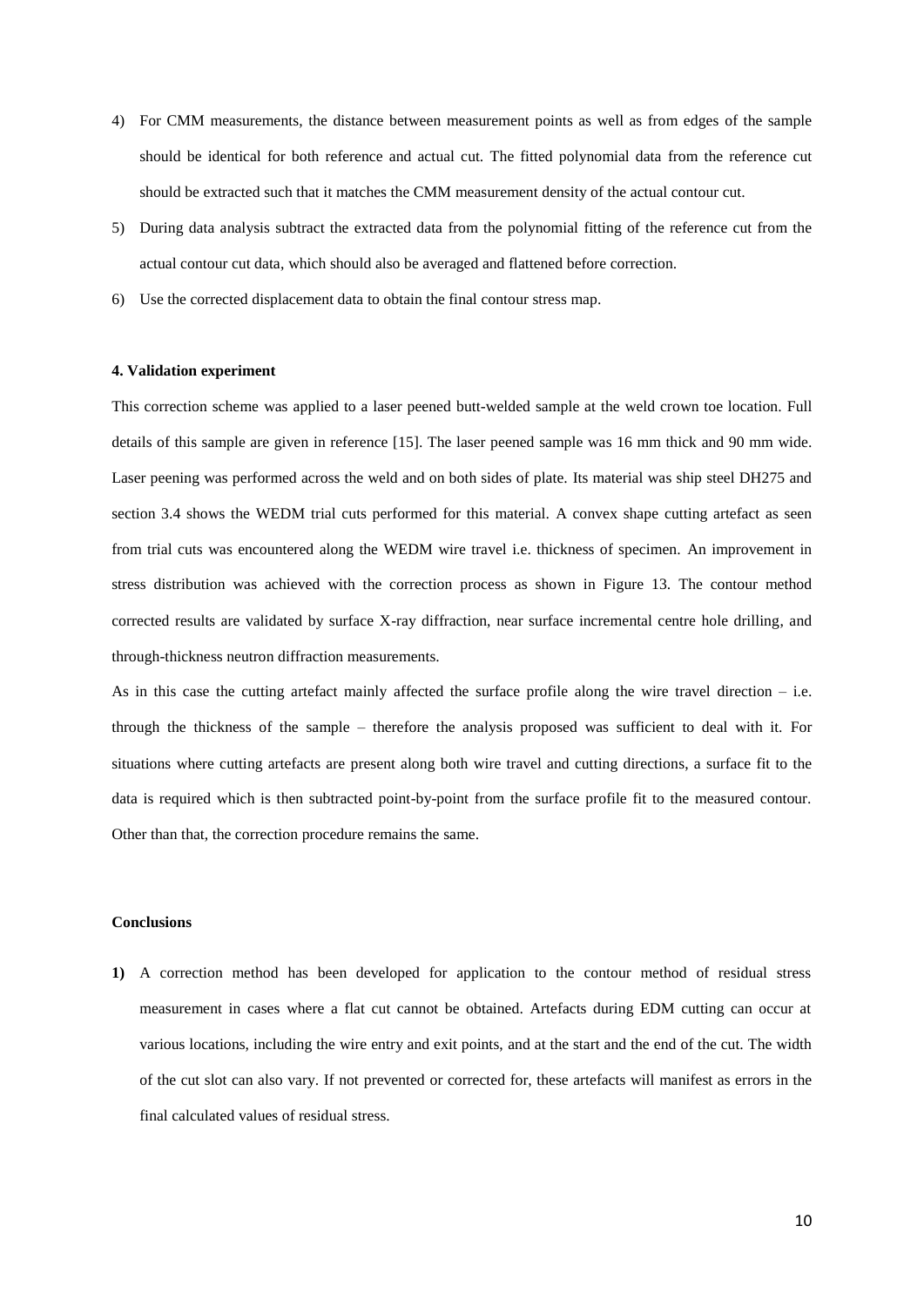- **2)** Surface roughness increases noise in the contour displacement data, so the cut settings that provide the best possible surface finish should be applied. In this study, we have found that improved surface roughness from the EDM cutting process is obtained by decreasing the pulse duration setting.
- **3)** Sacrificial layers minimise very-near-surface cutting irregularities along the perimeter of the cut. This is particularly important if the method is being applied for the determination of near-surface residual stress.
- **4)** Data correction of the measured contour is necessary for those cutting artefacts that are not eliminated with the use of sacrificial layers. A series of steps has been presented for correcting the data when the reference cut is not flat.
- **5)** The method was applied to a welded sample with high near-surface stresses. The correction method increased the measured near-surface stress by around –150 MPa, a significant change. The results were validated by other experimental stress analysis techniques, showing the efficacy of the correction technique proposed.

#### **Acknowledgements**

We wish to thank to Peter Ledgard and Damien Flack at The Open University for performing the EDM cutting. The authors are grateful for funding from the Lloyd's Register Foundation, a charitable foundation helping to protect life and property by supporting engineering-related education, public engagement and the application of research.

#### **References**

- [1] D.W. Brown, T.M. Holden, B. Clausen, M.B. Prime, T.A. Sisneros, H. Swenson, J. Vaja: *Acta Materialia*, 2011, vol. 59, pp. 864-873.
- [2] P. Pagliaro, M.B. Prime, H. Swenson, B. Zuccarello: *Experimental Mechanics*, 2010, vol. 50, pp. 187-194.
- [3] M.E. Kartal, C.D.M. Liljedahl, S. Gungor, L. Edwards, M.E. Fitzpatrick: *Acta Materialia*, 2008, vol. 56, pp. 4417-4428.
- [4] A.T. DeWald, M.R. Hill: *Experimental Mechanics*, 2006, vol. 46, pp. 473-490.
- [5] Y. Zhang, S. Ganguly, L. Edwards, M.E. Fitzpatrick: *Acta Materialia*, 2004, vol. 52, pp. 5225-5232.
- [6] M.B. Prime, R.J. Sebring, J.M. Edwards, D.J. Hughes, P.J. Webster: *Experimental Mechanics*, 2004, vol. 44, pp. 176-184.
- [7] M.B. Prime: *J. Engineering Mater. Technol.*, 2000, vol. 123, pp. 162-168.
- [8] F. Hosseinzadeh, P. Ledgard, P.J. Bouchard: *Experimental Mechanics*, 2013, vol. 53, pp. 829-839.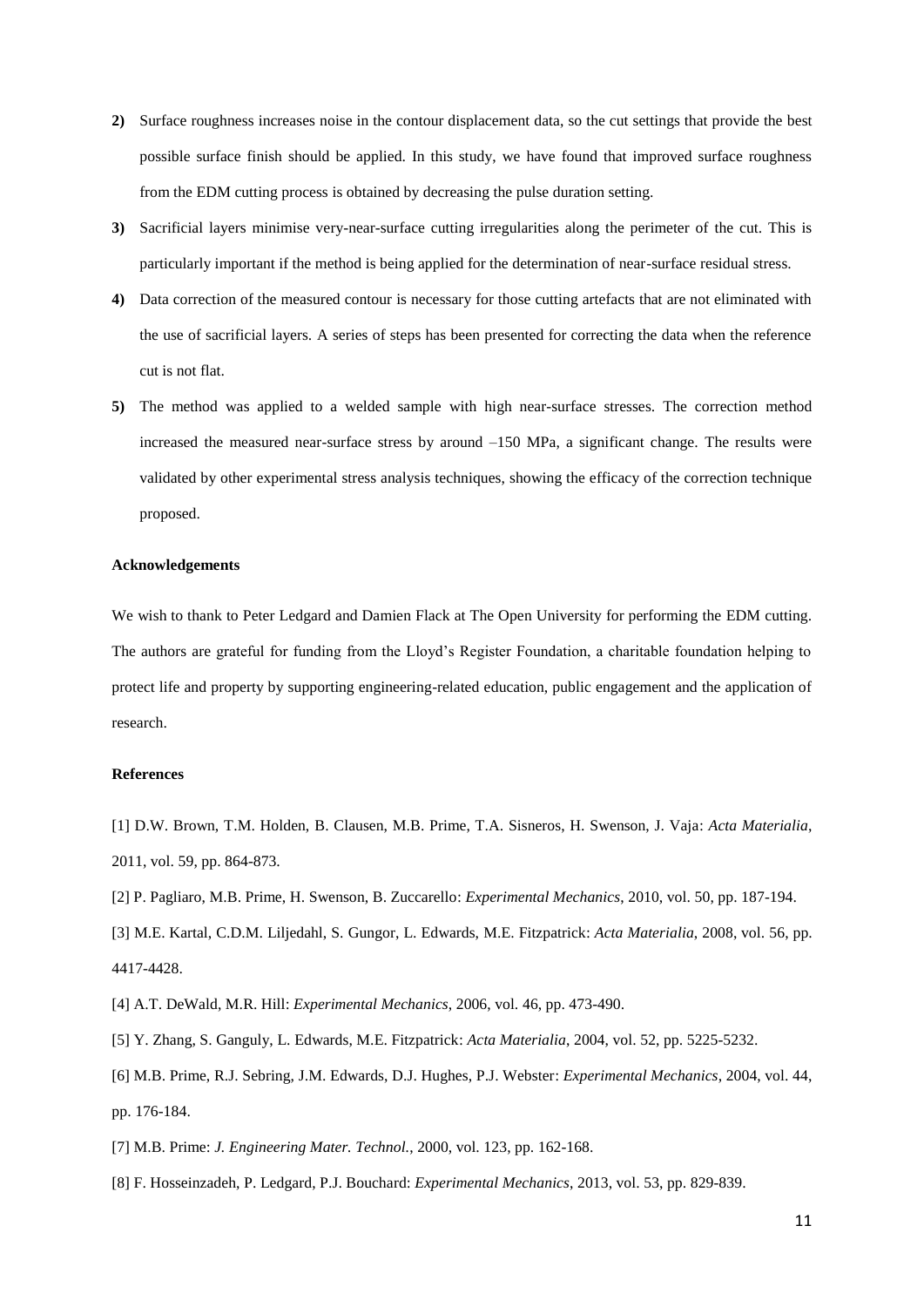[9] F. Hosseinzadeh, J. Kowal, P.J. Bouchard: *Journal of Engineering*, 2014, http://digitallibrary.theiet.org/content/journals/10.1049/joe.2014.0134.

[10] A. Kundu, P.J. Bouchard, S. Kumar, K. Venkata, J. Francis, A. Paradowska, G. Dey, C. Truman:, *Sci. Technol. Welding Joining*, 2013, vol. 18, pp. 70-75.

[11] C. Arunachalam, M. Aulia, B. Bozkurt, P.T. Eubank: *J. Appl. Phys.*, 2001, vol. 89, pp. 4255-4262.

[12] O. Dodun, A.M. Gonçalves-Coelho, L. Slătineanu, G. Nagîţ: *Intl J. Advanced Manufacturing Technol*, 2009, vol. 41, pp. 858-864.

[13] M. Kunieda, B. Lauwers, K.P. Rajurkar, B.M. Schumacher: *CIRP Annals - Manufacturing Technology*, 2005, vol. 54, pp. 64-87.

[14] M.B. Prime, A.L. Kastengren: in T. Proulx (Ed.) *Experimental and Applied Mechanics, Volume 6*, Springer New York, 2011, pp. 233-250.

[15]. B. Ahmad and M. E. Fitzpatrick: The Journal of Engineering, 2015, doi: 10.1049/joe.2015.0084, Online ISSN 2051-3305.

[16]. G. Johnson: PhD Thesis, University of Manchester, UK, 2008.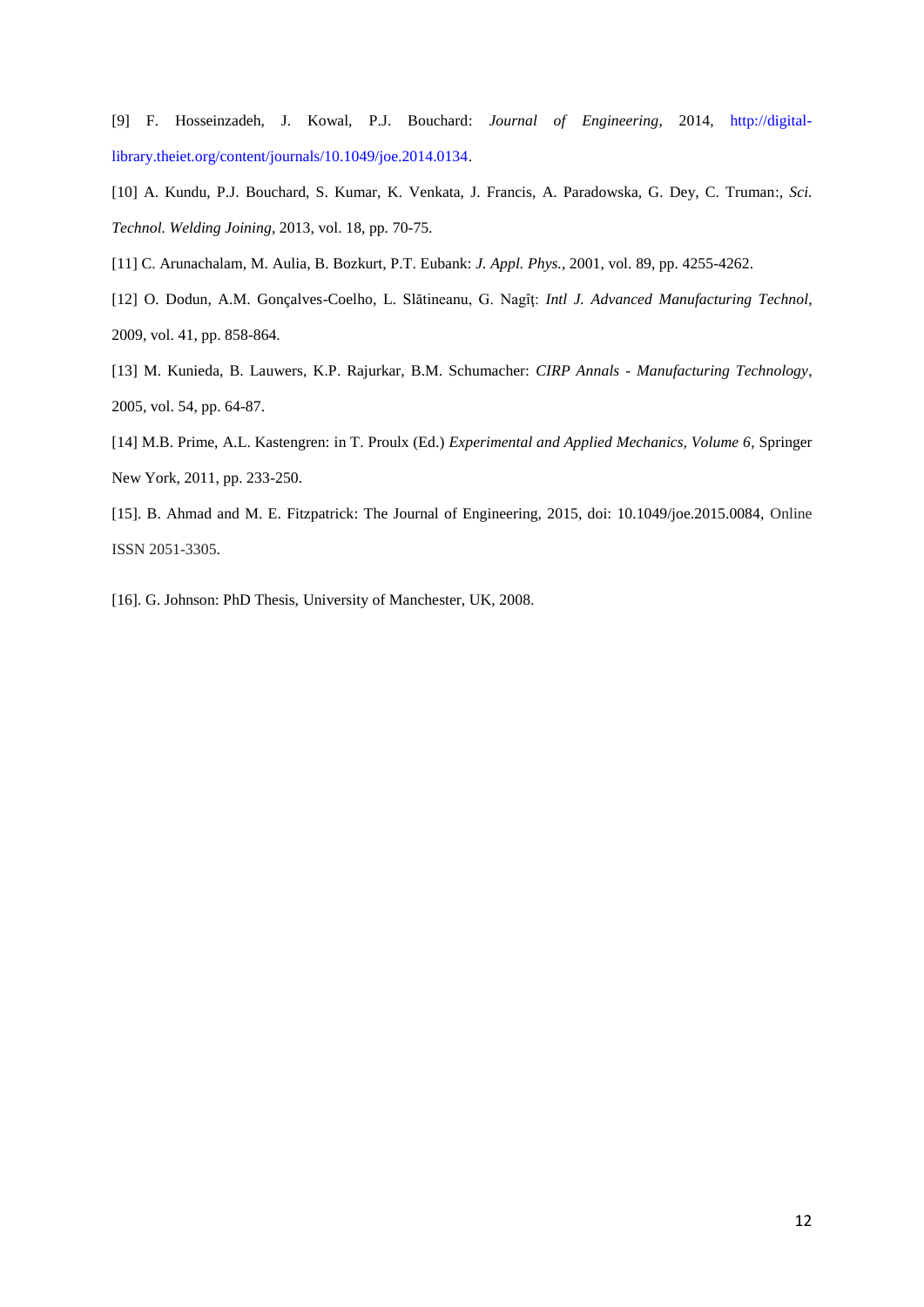#### **Figure captions:**

**Fig. 1** Sketch showing wire EDM cutting direction, wire entry and exit locations

**Fig. 2** Scatter in surface height values obtained through the cut thickness as a function of position along the cut path: (a) Condition 1a; (b) Cutting condition 2a; (c) Cutting condition 3a. Data from one cut surface only are shown in each case.

**Fig. 3** Surface profile for cutting condition no.1b through the sample thickness.

**Fig. 4** Contour residual stress map associated with cutting condition 1b

**Fig. 5** Surface profile for cutting condition 2b (a) isometric view & (b) along cut path

Fig. 6 Surface profile for cutting condition 4b along (a) cut path & (b) sample thickness

**Fig. 7** Surface profile for cutting condition 6b along (a) cut path & (b) sample thickness

**Fig. 8**: Surface displacement profile relating to cutting conditions 1c and 2c

**Fig. 9** Sketch showing the WEDM cut surface profile. The arrow indicates the wire feed direction. There is greater material removal, corresponding to a wider cut slot, at the edges of the sample compared to the centre.

**Fig. 10** Isometric view of averaged and flattened displacement data for cutting condition 2d, showing the convex surface produced by the cutting

**Fig.11**: Surface displacement profile of cutting conditions (a) 1d; (b) 2d; (c) 3d

**Fig. 12** Averaged and flattened displacement data fitted with a cubic polynomial for cutting condition 2d

**Fig. 13** Contour method results before and after data correction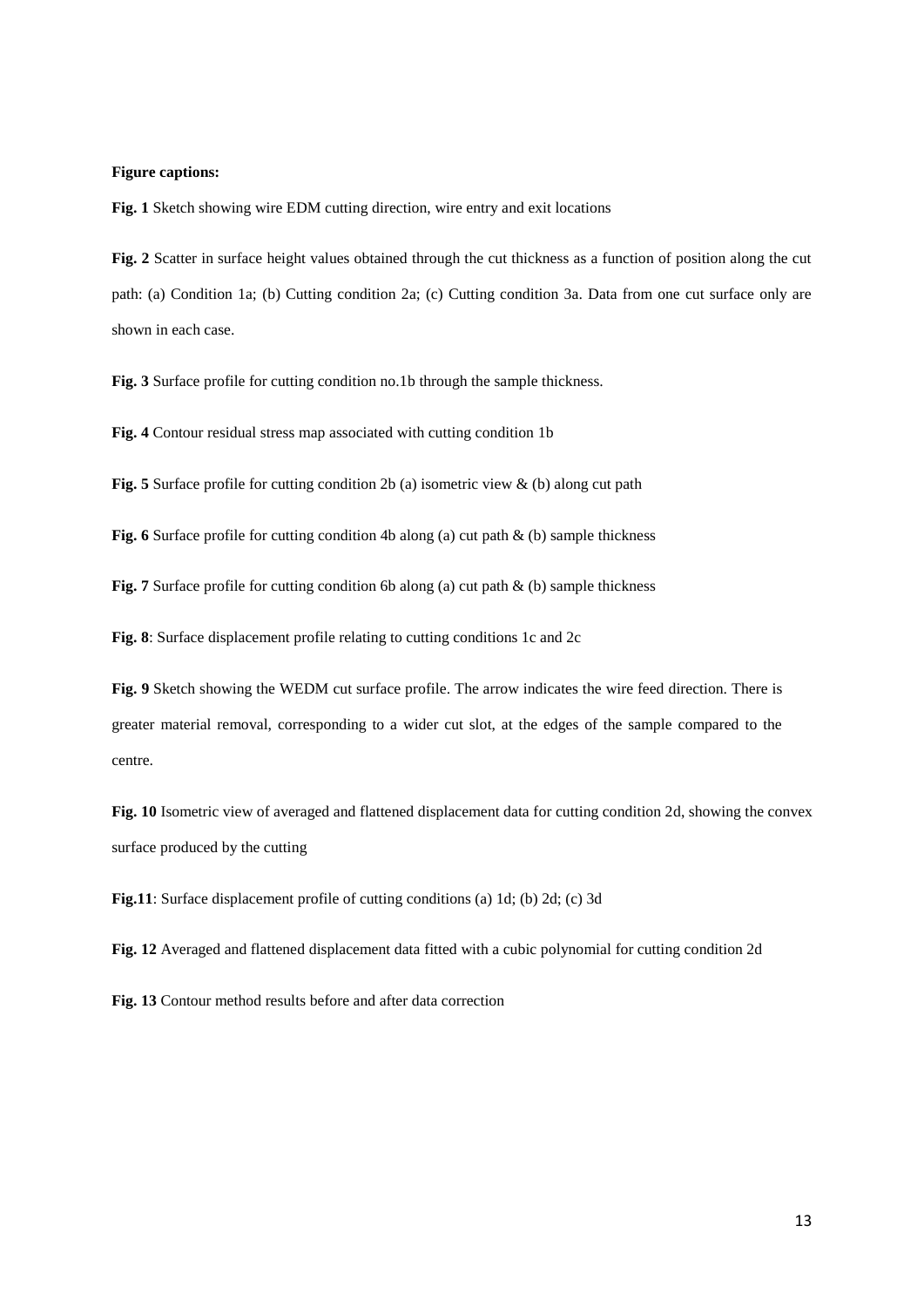| $\mathbf C$       | Mn                | $S_{\rm{1max}}$  | $P_{\text{max}}$ | $S_{\rm max}$     | Al    | Nb            |               |
|-------------------|-------------------|------------------|------------------|-------------------|-------|---------------|---------------|
|                   |                   |                  |                  |                   |       |               |               |
| 0.18              | $0.90 - 1.6$      | 0.50             | 0.035            | 0.035             | 0.015 | $0.02 - 0.05$ | $0.05 - 0.10$ |
|                   |                   |                  |                  |                   |       |               |               |
| Ti <sub>max</sub> | Cu <sub>max</sub> | $C_{\Gamma max}$ | <b>Nimax</b>     | Mo <sub>max</sub> |       |               |               |
|                   |                   |                  |                  |                   |       |               |               |
| 0.02              | 0.35              | 0.20             | 0.40             | 0.08              |       |               |               |
|                   |                   |                  |                  |                   |       |               |               |

Table 1: Chemical composition of DH36 ship steel

| <b>Cutting condition</b>                    | 1a         | 2a     | 3a             |
|---------------------------------------------|------------|--------|----------------|
| WEDM machine                                | Make $1^*$ | Make 2 | Make 2         |
| Wire diameter / mm                          | 0.25       | 0.25   | 0.15           |
| Wire tension $/$ g                          | 2000       | 2000   | 700            |
| Cutting speed / $mm \, min^{-1}$            | 0.5        | 0.5    | 0.5            |
| Flushing nozzle injection pressure /<br>bar | 10         | 10     | 16             |
| Roughness, $Ra / \mu m$                     | 2.6        | 2.2    | $\overline{c}$ |

Table. 2 Summary of cutting conditions used in the first series of tests, and the surface roughness

obtained following the cut

1

<sup>\*</sup> As there were only two machines available, and this is not intended to be a comprehensive comparative study between manufacturers, we do not indicate the manufacturer here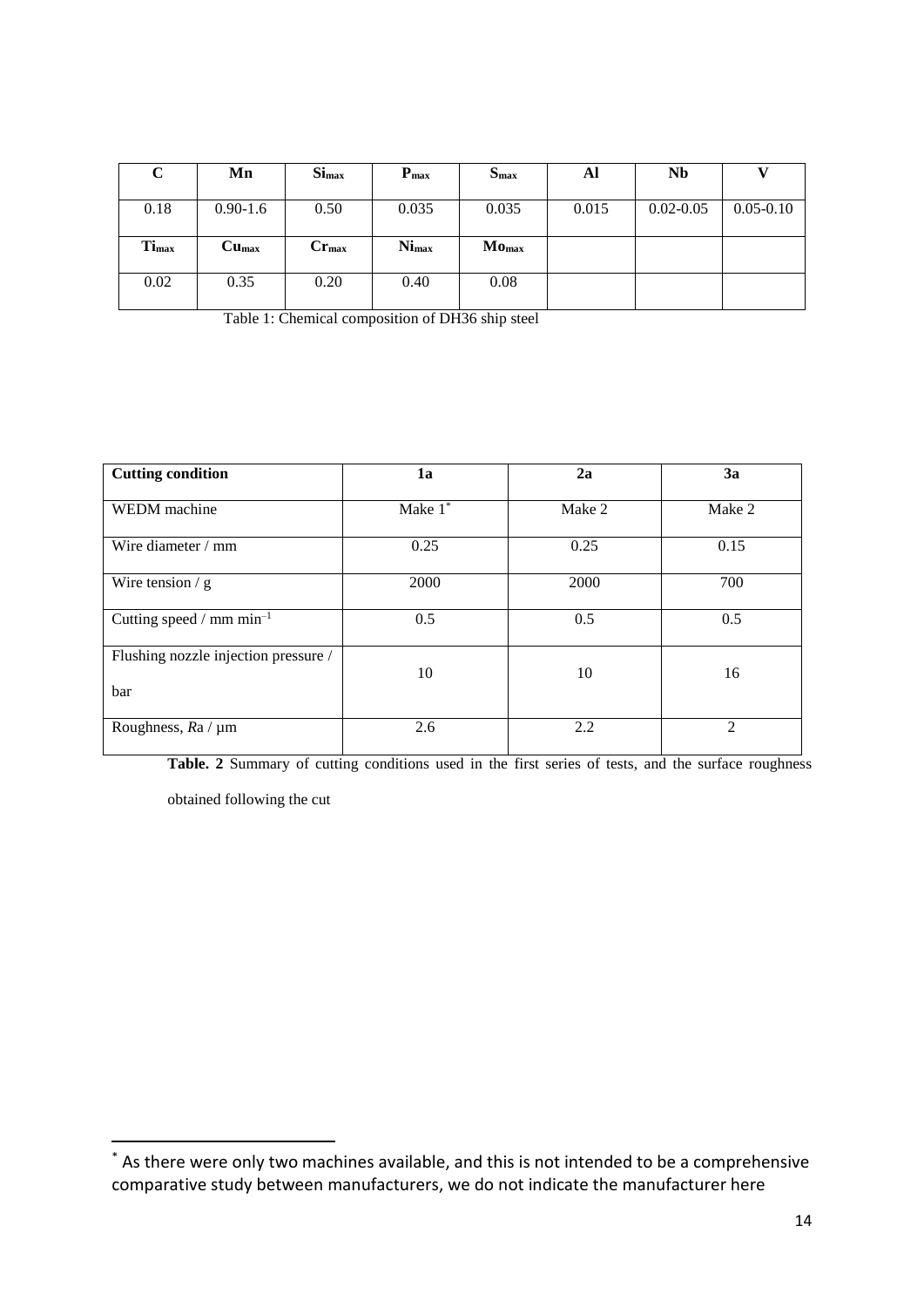| <b>Cutting</b><br>condition                          | 1 <sub>b</sub>   | 2 <sub>b</sub> | 3 <sub>b</sub> | 4 <sub>b</sub> | 5 <sub>b</sub>           | 6b                       |
|------------------------------------------------------|------------------|----------------|----------------|----------------|--------------------------|--------------------------|
| Cutting<br>$speed \mathbin{/} mm$<br>$\rm{min^{-1}}$ | 0.5              | 2.2            | 1.03           | 0.9            | 2.2                      | $\mathbf 1$              |
| Sacrificial<br>layer                                 | None             | Steel          | Steel          | Steel          | LMP alloy                | LMP alloy                |
| Primary<br>pulse<br>duration /<br>$\mu s$            | 0.6              | 0.6            | 0.3            | 0.2            | 0.6                      | 0.3                      |
| Secondary<br>pulse<br>duration /<br>$\mu s$          | 0.3              | 0.3            | 0.15           | 0.15           | 0.3                      | 0.15                     |
| Roughness,<br>$Ra / \mu m$                           | $\boldsymbol{2}$ | 2.6            | 1.8            | 1.6            | $\overline{\phantom{a}}$ | $\overline{\phantom{0}}$ |

**Table. 3** Summary of cutting conditions used in the second series of tests.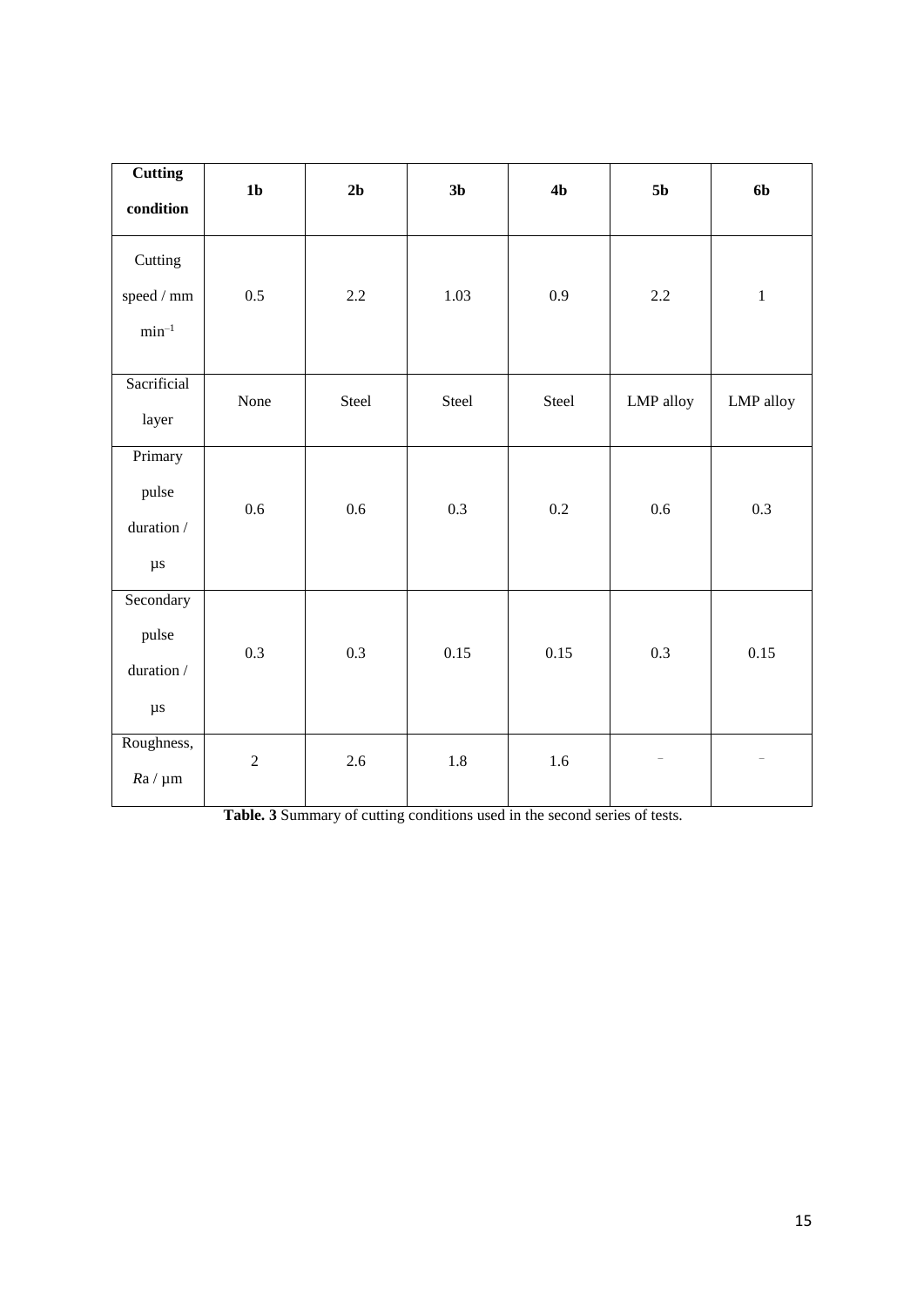| <b>Cutting</b>                           |                  |             |             |           |               |              |         |             |
|------------------------------------------|------------------|-------------|-------------|-----------|---------------|--------------|---------|-------------|
| condition                                | $1c$             | 2c          | 3c          | 4c        | 5c            | <b>6c</b>    | 7c      | <b>8c</b>   |
| (no.)                                    |                  |             |             |           |               |              |         |             |
| Material                                 | DH275            | DH275       | 316L        | 316L      | 316L          | Al 7475      | Al 7475 | Al 7475     |
| Thickness /<br>$\rm mm$                  | 16               | 16          | 24          | 24        | 24            | 19           | 19      | 19          |
| Cutting<br>speed / mm<br>$\rm{min}^{-1}$ | $4.08 -$<br>4.14 | $0.6 - 0.7$ | $0.1 - 2.6$ | 1.17-1.19 | $0.72 - 0.73$ | 15           | 3.6     | $2.8 - 2.9$ |
| Primary<br>pulse<br>duration / $\mu$ s   | 0.6              | 0.05        | 0.6         | 0.2       | 0.05          | $\mathbf{1}$ | 0.2     | 0.05        |
| Secondary<br>pulse<br>duration / $\mu$ s | 0.3              | 0.05        | 0.3         | 0.15      | 0.05          | 0.4          | 0.1     | 0.05        |
| Wire tension<br>$/\,g$                   | 1600             | 1600        | 1600        | 1600      | 2000          | 1600         | 2000    | 2000        |
| Injection<br>pressure /<br>bar           | 10               | $10\,$      | $10\,$      | $10\,$    | 16            | $10\,$       | 16      | 16          |
| Roughness,<br>$Ra / \mu m$               | 2.54             | 1.54        | 2.64        | 1.68      | 1.51          | 4.36         | 2.62    | 2.26        |

**Table. 4** Summary of cutting conditions used in the third series of tests

بب